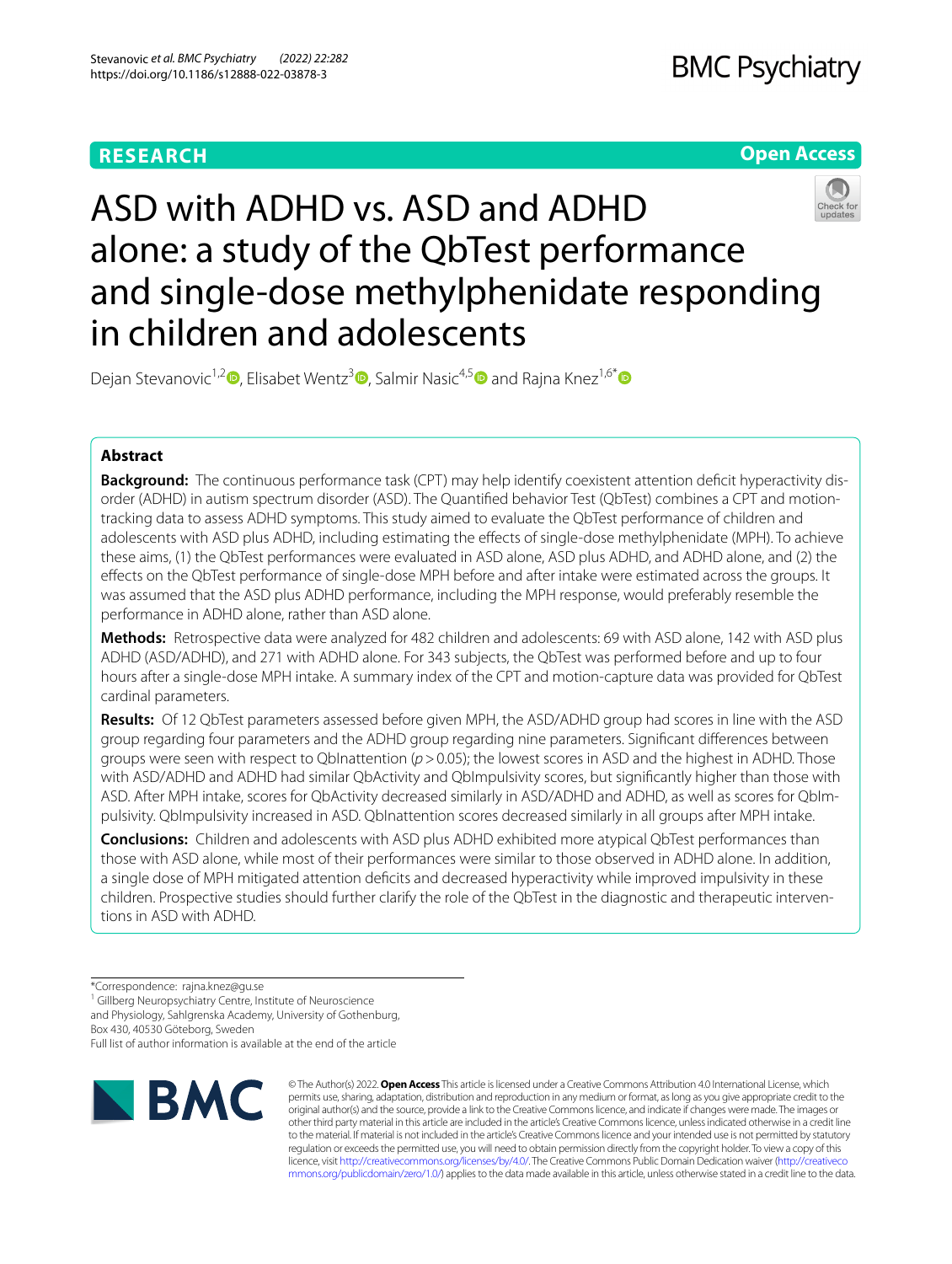**Keywords:** Continuous performance task, Inattention, Impulsivity, Motor activity, Stimulants, Autism

# **Background**

Autism spectrum disorder (ASD) and attention deficit hyperactivity disorder (ADHD) are distinguished neurodevelopmental conditions in the current classifcation systems [\[1,](#page-7-0) [2](#page-8-0)]. Both conditions are characterized by different clinical presentations of core symptoms and a heterogeneous spectrum of various co-occurring psychiatric and medical morbidities. The etiologies are multifactorial, including the complexity of genetic backgrounds, while neurocognitive diferences are ubiquitous (e.g.,  $[3-7]$  $[3-7]$ ).

Over the past two decades, epidemiological, clinical, genetic, neuropsychological, and neuroimaging studies have generated increasing evidence for commonalities between ASD and ADHD [[8](#page-8-3)[–10](#page-8-4)]. In 2010 when the Early Symptomatic Syndromes Eliciting Neurodevelopmental Clinical Examinations (ESSENCE) was launched, as an umbrella term that implies the coexistence of neurodevelopmental disorders from an early age, it was made an important leap in understanding commonalities between ASD and ADHD and their mutual expression of symptoms [[11\]](#page-8-5). As of 2013, when the latest edition of the Diagnostic and Statistical Manual of Mental Disorders (DSM-5) [[1\]](#page-7-0) was launched, an individual can be assigned ASD and ADHD concurrently if criteria for both disorders are met. According to two recent epidemiological meta-analyses, the proportion of children and adolescents with ADHD who meet the criteria for ASD across studies ranges from 12 to 40% (pooled prevalence of 21%) [[12\]](#page-8-6), and between 2 and 86% (pooled prevalence of 28%) of those with ASD also fulfll the ADHD criteria depending on samples studied  $[13]$ . The clinical observation of a high phenotypical overlap between ASD and ADHD suggests the possibility of the coexistence of ADHD and ASD within children (e.g.,  $[14]$  $[14]$  $[14]$ ); for example, children with both ADHD and ASD more often belong to the ADHD subtype with combined presentation than children with ADHD only [[15\]](#page-8-9). Moreover, comorbidity with ADHD may constitute a distinctive phenotype of ASD, with more severe symptoms, more adaptive problems, and more signifcant academic dysfunctions [\[16](#page-8-10)].

Objective measures for assessing neurocognitive aspects, like sustained and selective attention, information processing, abstract concept formation, or complex problem-solving abilities, may play a role in increasing diagnostic accuracy and optimizing treatment response in ADHD (e.g., [\[17](#page-8-11), [18\]](#page-8-12)). In this regard, they may minimize or eliminate the efects of a heterogeneous spectrum of various co-occurring psychiatric morbidities. As of recently, fndings from studies measuring neurocognitive aspects have also generated valuable data for understanding ASD and/or ADHD and have indicated that neurocognitive assessments, such as continuous performance tasks (CPTs) with or without motion analysis, along with standard clinical rating scales, may yield the correct diagnostic classifcation of the two conditions (e.g., [[19,](#page-8-13) [20\]](#page-8-14)). In addition, data on neurocognitive aspects indicate overlapping and unique patterns of cognitive impairments in children with ASD compared with children with ADHD [[21\]](#page-8-15). At the same time, those with a combination of ASD and ADHD may have an additive co-occurrence of attention and inhibition defcits of both disorders independently [\[22](#page-8-16), [23](#page-8-17)]. Although no frm evidence exists, it is indicative that CPTs measuring sustained/selective attention and impulsivity may have adjuvant roles in diagnosing and managing ADHD (e.g., [[18](#page-8-12), [24\]](#page-8-18)). In addition, CPTs may contribute when classifying the combination of ASD and ADHD compared with ASD

and ADHD alone  $[25]$  $[25]$ , or may contribute to detecting

attentional changes in ASD [\[26](#page-8-20), [27\]](#page-8-21). Over the past 15 years, evidence has emerged for the efects of stimulant medications on CPT performance in children with ADHD (e.g., [[28](#page-8-22)[–33](#page-8-23)]. In this regard, CPTs may have a role when identifying children with ADHD that could respond to methylphenidate (MPH). CPTs could constitute a method for early detection of treatment responders [\[31](#page-8-24)], which in turn could be used for determining treatment efects in children with ASD and co-occurring ADHD symptoms [\[34\]](#page-8-25). For example, combining Functional Near-Infrared Spectroscopy (fNIRS) data and go/no-go data, Tokuda et al. [\[35](#page-8-26)] found that children with ADHD and ASD had diferent neuro-activation patterns than children with ADHD but without ASD in the right inferior and middle frontal gyri after receiving a single dose of MPH. In addition, Pearson et al. [[36\]](#page-8-27) studied the effects of doses of combined extendedrelease MPH (ER-MPH) with immediate-release MPH (IR-MPH) on a CPT performance in children with ASD and ADHD. They found that sustained attention and selective attention improved with MPH treatment, as did the potential to inhibit impulsive responses. Another study showed that processing speed, measured by a CPT in children with high-functioning ASD and ADHD, improved after a single dose of MPH, while the quality of any other parameters was not afected [\[37](#page-8-28)].

The Quantified behavior Test (QbTest) [\[38](#page-8-29)] is a commercially available measure (Qbtech AB, [www.qbtech.](http://www.qbtech.com) [com](http://www.qbtech.com)) approved by the United States Food and Drug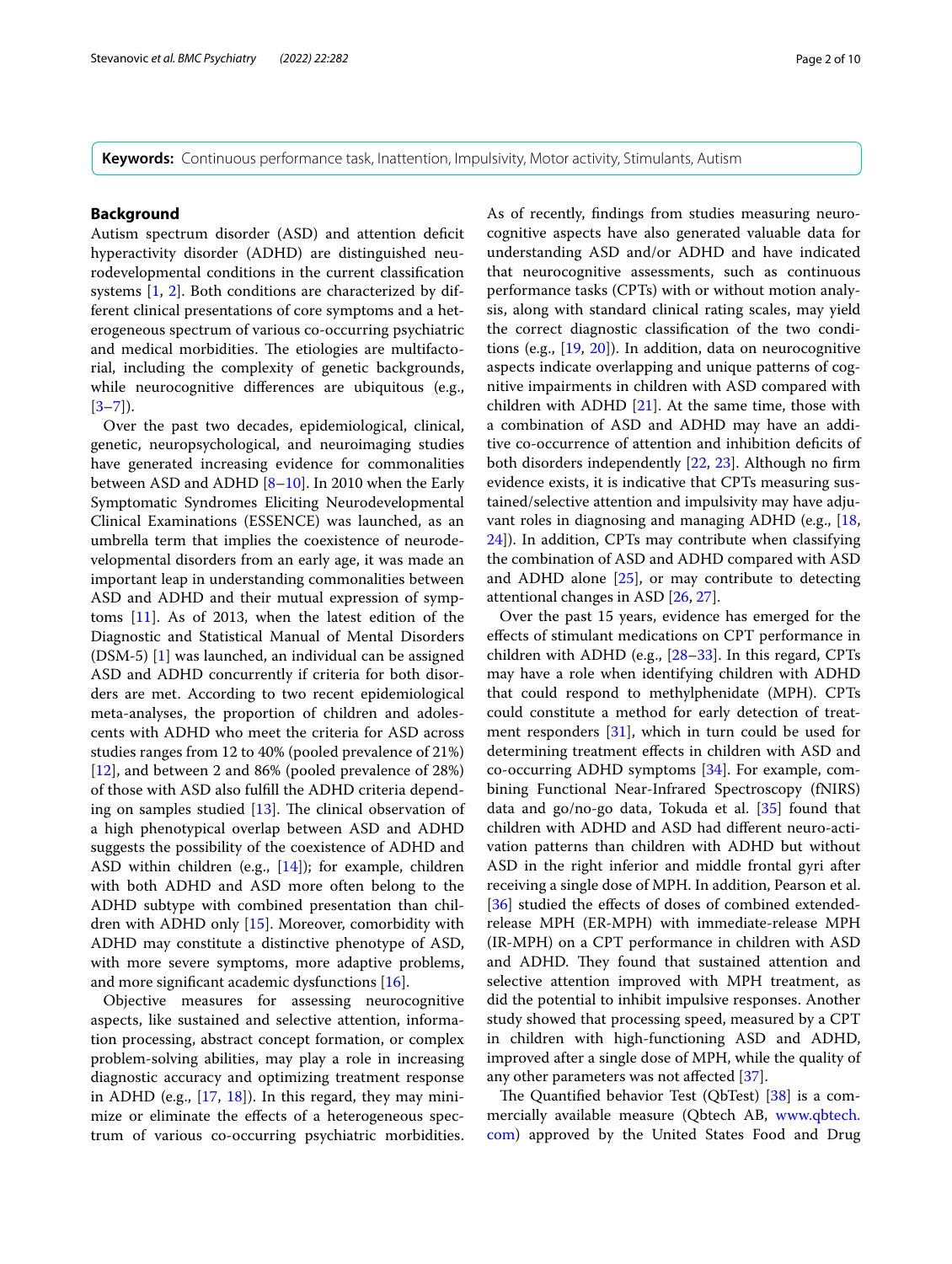Administration (FDA) to supplement the standard clinical assessment and evaluation of treatment interventions in ADHD (e.g.,  $[18, 39-41]$  $[18, 39-41]$  $[18, 39-41]$  $[18, 39-41]$ ). The QbTest is a frequently utilized CPT in pediatric populations, including ASD (e.g., [[40,](#page-8-31) [42](#page-9-1)]), although it is not specifcally designed to identify or diagnose ASD or monitor its treatment outcome. In addition, the motor activity analysis of the QbTest targets hyperactivity as a proposed ADHD phenotype [[43\]](#page-9-2). However, one study published in 2021 has shown that the QbTest could not distinguish between ADHD and other neurodevelopmental conditions [\[44](#page-9-3)].

As part of a series of retrospective studies evaluating QbTest performances in diferent pediatric populations [[33\]](#page-8-23), this study aimed to evaluate the performance of children and adolescents with ASD plus ADHD on the QbTest, including evaluating the efects of single-dose methylphenidate (MPH). To achieve these aims, (1) the QbTest performances among children and adolescents with ASD plus ADHD were compared with the results among those with ASD and ADHD alone, and (2) the efects on the QbTest performance of single-dose MPH were evaluated before and after intake across the groups. It was assumed that the performances in ASD plus ADHD, including MPH response, would resemble the performances in ADHD alone, rather than ASD alone.

## **Materials and methods**

#### **Participants and procedures**

The current study involved a retrospective chart review of the data of children and adolescents (hereafter referred to as *children* unless otherwise specifed) referred at a child and adolescent psychiatry clinic in one of a few general hospitals located in western Sweden during the period 1 January 2004 to 31 December 2017. All children with a suspected neurodevelopmental disorder presented at the clinic went through a diagnostic process according to the clinic's standard diagnostic procedure. Although data were not available, it was likely that all children referred to the clinic due to some ADHD symptoms were assessed with the QbTest, irrespective of later being assigned a neurodevelopmental, behavioral, or mental disorder diagnosis. In addition, children with ASD were likely suspected or there were reports of attention defcits, irrespective of the diagnosis of ADHD, considering that those with ASD who received MPH had more atypical QbTest scores than those who did not (see below).

Data for this study were extracted from a database containing information on the QbTest, demographic, and selected clinical data. The main inclusion criteria were children aged six to 18 years who underwent a QbTest assessment, and with a diagnosis of ASD, ASD with cooccurring ADHD, or ADHD. Children with the diagnoses of severe mental illness, such as early-onset psychosis,

and intellectual disability were not included, nor were children with other co-occurring specifc psychiatric diagnoses, such as anxiety, depression, and/or behavioral disorders, nor children with severe speech/language, learning, and/or motor difficulties.

Based on the above inclusion/exclusion criteria, the following 482 children were included: 69 children with ASD (mean age 13.78 (3.09) years; 49 (71%) males), 142 children with ASD and co-occurring ADHD (ASD/ADHD group; mean age 13.12 (3.31) years; 89 (62.7%) males), and 271 children with ADHD (mean age 12.63 (3.26) years; 172 (63.5%) males). The ADHD group included children with ADHD from a previous QbTest study [\[33](#page-8-23)]. There was no statistically significant difference regarding gender across groups,  $(\chi^2 \, (df) = 1.60 \, (2), \, p = 0.45)$ , but a statistically signifcant diference was found regarding age distribution,  $(F(df)=3.74$  (2),  $p=0.02)$ . Among the children in both groups (ASD and ASD/ADHD) who had ASD, 72 (34.1%) had been previously diagnosed with Asperger's disorder or high functioning autism, 15 (7.1%) with a pervasive developmental disorder (PDD) not otherwise specifed (NOS), and 124 (58.8) with autism. In addition, 55 (26.1%) had some speech/language, learning, and/or motor difficulties. In the present study, we equated autism, Asperger's syndrome, and PDD NOS with ASD. Among children with ASD, three (4.3%) received psychotropic medications other than MPH, while among children with ASD/ADHD, nine (6.3%) were drug-naïve, two (1.4%) received psychotropic medications other than MPH, and six (4.2%) were already treated with stimulants. In the ADHD group: 26 (9.6%) children also had some speech/language, learning, and/ or motor difficulties. In the ADHD group, 15 (5.5%) children were drug-naïve, six (2.2%) received psychotropic medications other than MPH, and 10 (3.7%) were already treated with stimulants. For the remainder of the whole sample, regardless of whether a diagnosis had been assigned, no data were available regarding previous or current psychopharmacological treatments. Irrespective of possible previous or current psychopharmacological treatments, QbTest scores before MPH given on the testing day were analyzed for the study's frst aim.

In line with the second aim, separate analyses were conducted that included a subgroup of children with ASD, ASD/ADHD, or ADHD who underwent the QbTest assessment twice on the same day. Once the baseline testing had been completed, the children were given a single dose of MPH. Up to four hours after MPH intake, the children were again tested with the QbTest (i.e., post-MPH assessment). Data for 28 children with ASD, 95 with ASD/ADHD, and 220 with ADHD were available for both pre- and post-MPH assessments (Table [1](#page-3-0)). Considering only the cardinal QbTest parameters for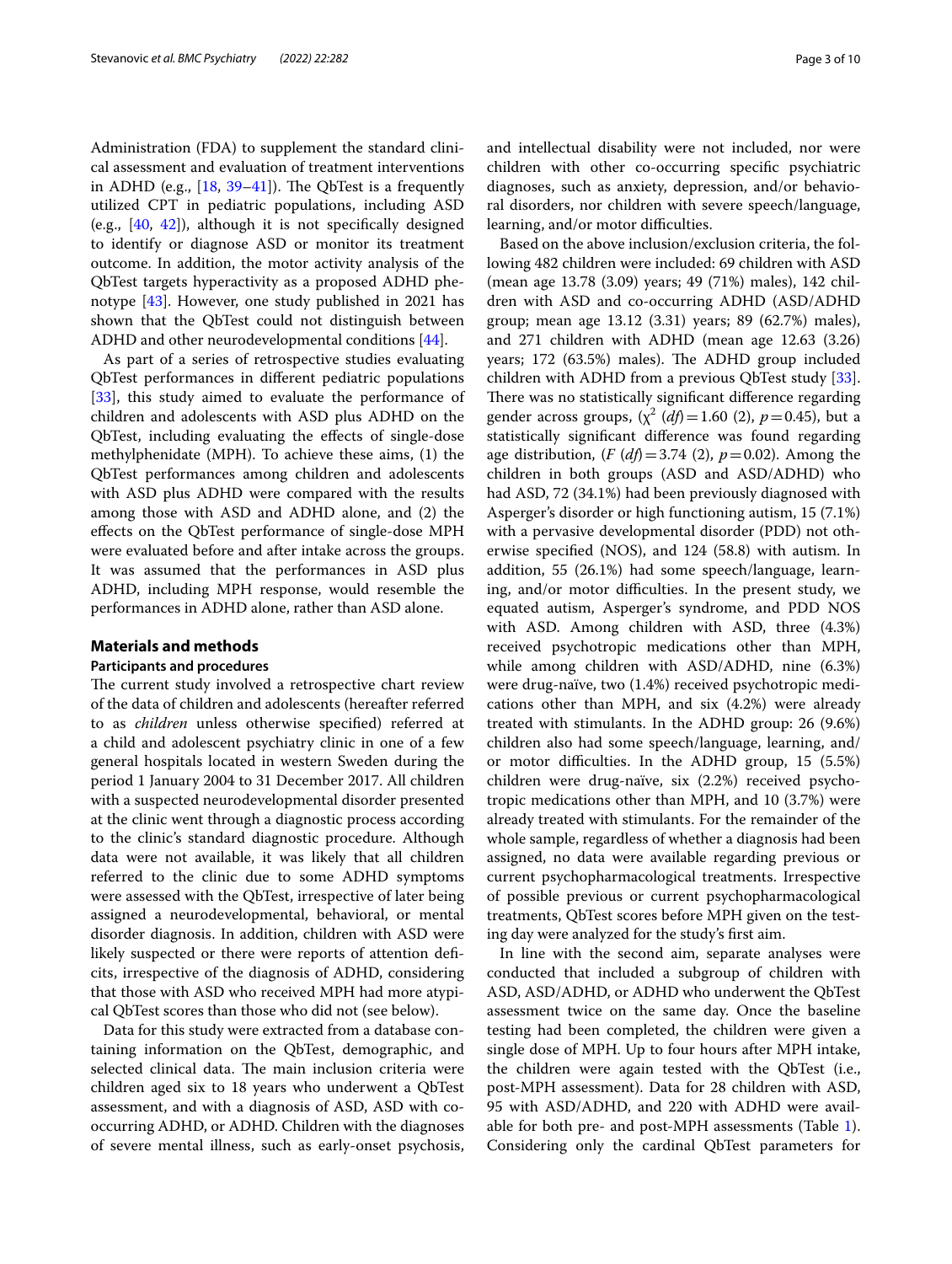<span id="page-3-0"></span>

|  | <b>Table 1</b> Main characteristics of children with ASD, ASD/ADHD, and ADHD tested with MPH |
|--|----------------------------------------------------------------------------------------------|
|--|----------------------------------------------------------------------------------------------|

|                                       | ASD,<br>$n = 28$    | <b>ASD/ADHD</b><br>$n = 95$ | ADHD,<br>$n = 220$   | p value |
|---------------------------------------|---------------------|-----------------------------|----------------------|---------|
|                                       |                     |                             |                      |         |
| Male/female, n (%)                    | 17 (60.7)/11 (39.3) | 56 (58.9)/39 (41.1)         | 134 (60.9)/86 (39.1) | 0.95    |
| Age, M (SD) years                     | 14.63 (2.52)        | 12.99 (3.38)                | 12.55 (3.29)         | < 0.01  |
| MPH dose given, M (SD) mg             | 34.93 (7.33)        | 31.36 (13.26)               | 30.55 (10.12)        | 0.13    |
| Time passed after MPH, M (SD) minutes | 105.18 (34.92)      | 97.68 (29.04)               | 93.30 (24.03)        | 0.05    |
| MPH formulation given, $n$ (%)        |                     |                             |                      | 0.12    |
| Short acting                          | $\Omega$            | 1(1.1)                      | 11(5.0)              |         |
| Long acting                           | 24 (85.7)           | 74 (77.8)                   | 181 (82.3)           |         |
| Unknown                               | 4(14.3)             | 20(21.1)                    | 28(12.7)             |         |

*ASD* autism spectrum disorder, *ADHD* attention defcit hyperactivity disorder, *ASD/ADHD* ASD and co-occurring ADHD, *MPH* methylphenidate, *M* mean, *SD* standard deviation

the pre-MPH testing, children in the ASD group who received MPH had signifcantly higher scores for the QbInattention  $(p<0.01)$ , but not for the QbActivity  $(p=0.05)$  and the QbImpulsivity  $(p=0.09)$  compared with those not receiving MPH. For the ASD/ADHD and ADHD group, children receiving MPH had signifcantly higher scores for the QbActivity, QbImpulsivity, and QbInattention  $(p<0.01)$  before MPH was given, compared with those not receiving MPH.

# **Instrument**

The QbTest is a combination of a CPT and a motiontracking system [[38](#page-8-29)]. During a CPT task, a high-resolution infrared camera monitors participant's head movements as they respond to stimuli appearing on a computer screen. The QbTest program summarizes the participant's scores after completing the test in the form of raw scores and Q-scores, which are calculated using the normative data matched for gender and age. There are two versions of the test; one for children aged six to 12 years lasting 15 min and one for adolescents/ adults between 12 to 60 years lasting 20 min. The children and adolescents in this study completed the version, corresponding to their age. Three cardinal parameters, QbInattention, QbActivity, and QbImpulsivity, provide a summary index of the CPT and motion-capture data. QbActivity includes data measured by the motion-capture device based on time active (in percentage [%]), distance (in meters  $[m]$ ), area (in centimeters  $[cm^2]$ ), and micro-events (i.e., a number times the marker for the motion-tracking changes its position more than one millimeter), while QbInattention and QbImpulsivity includes CPT data, like omission errors (i.e., not responding to a target; [%]), reaction time and reaction time variation (in milliseconds [ms]), or commission errors (i.e., responding to a non-target; [%]). However, not all parameters have the same weight in these cardinal parameters (for

details, see [[38\]](#page-8-29)). In this study, we focused on the main parameters for CPT and motor activity, error rate (i.e., the combined percentage of omission and commission errors compared to the total number of stimuli [%]), and the cardinal QbTest parameters (QbInattention, QbActivity, and QbImpulsivity)  $[38]$  $[38]$ . The cardinal parameters were derived from factor analysis, and the results were standardized to Q-scores (i.e., transformation of a skewed statistical distribution to normally distributed *z*-scores, where the mean equals 0 and the standard deviation equals 1) [[38,](#page-8-29) [41\]](#page-9-0). Previous psychometric studies demonstrated good measurement properties for the QbTest, including good test–retest reliability [\[45](#page-9-4)]. Detailed information on the QbTest and a description of the norm database can be found in the QbTest technical manual [[38\]](#page-8-29).

## **Statistical analyses**

An analysis of variance (ANOVA) model, with age adjustment due to the signifcant diferences in the distributions, was performed to test diferences in QbTest scores between the groups (i.e., ASD vs. ASD/ADHD vs. ADHD). The difference in QbTest parameters between pre- and post-MPH was analyzed with a paired *t*-test for the ASD, ASD/ADHD, and ADHD groups separately. The Cohen's *d* effect size was calculated, and its values were interpreted as small  $(0.5)$ , medium  $(0.5-0.8)$ , or large  $(>0.8)$  [[46\]](#page-9-5). In addition, an ANOVA (with Bonferroni correction), adjusted for age, was used for group comparisons regarding the diferences in QbTest scores from pre- to post-MPH (i.e., the magnitude of change) across the groups. The level of significance was set at  $p < 0.05$ .

# **Results**

The mean (standard deviation [*SD*]) values for the QbTest parameters of the three groups are presented in Table [2](#page-4-0). Statistically signifcant diferences were found among the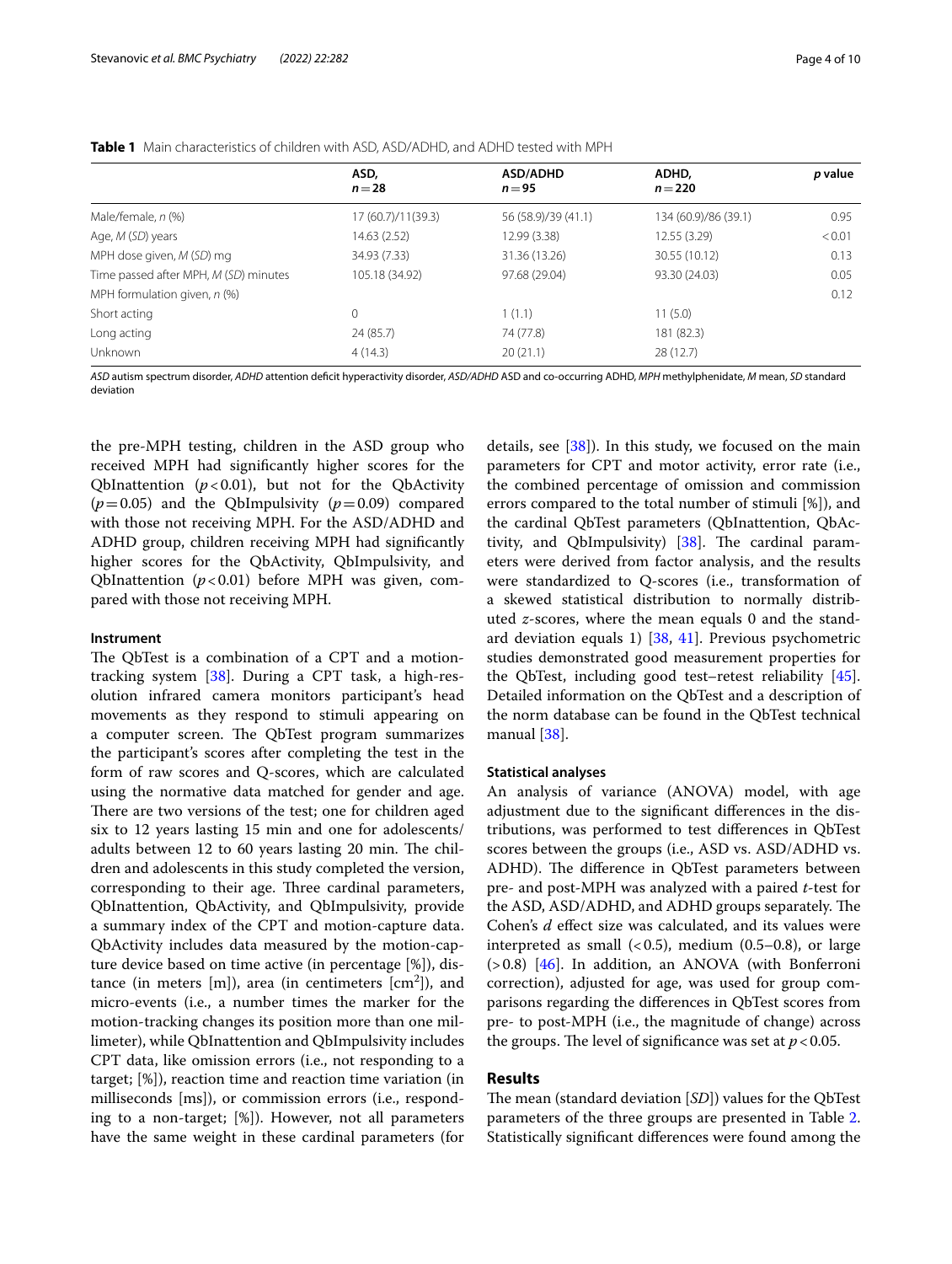| <b>QbTest parameter</b> | ASD.              | <b>ASD/ADHD</b>   | <b>ADHD</b>       | Comparison <sup>a</sup>                               |
|-------------------------|-------------------|-------------------|-------------------|-------------------------------------------------------|
| Reaction time           | 532.91 (121.36)   | 546.57 (119.83)   | 575.33 (132.30)   | $ADHD > (ASD = ASD/ADHD)$                             |
| Reaction time variation | 171.33 (75.61)    | 193.38 (66.31)    | 222.69 (85.03)    | $ADHD > (ASD = ASD/ADHD)$                             |
| Omission errors         | 10.30 (13.73)     | 17.88 (18.99)     | 21.55 (18.79)     | $(ASD/ADHD = ADHD) > ASD$                             |
| Commission errors       | 5.54 (9.62)       | 9.09(10.55)       | 11.09 (13.17)     | $ASD = ASD/ADHD = ADHD$                               |
| Error rate              | 6.87(10.89)       | 11.72 (10.34)     | 15.36 (14.17)     | $ASD = ASD/ADHD;$<br>$ASD/ADHD = ADHD;$<br>ADHD > ASD |
| Time active             | 13.20 (14.77)     | 25.90 (22.11)     | 32.12 (24.20)     | $(ASD/ADHD = ADHD) > ASD$                             |
| Distance                | 6.15(4.78)        | 11.42 (9.93)      | 13.82 (11.37)     | $(ASD/ADHD = ADHD) > ASD$                             |
| Area                    | 22.64 (23.65)     | 47.35 (44.40)     | 56.92 (44.77)     | $(ASD/ADHD = ADHD) > ASD$                             |
| Micro-events            | 3720.18 (2918.25) | 6672.15 (4985.55) | 7942.93 (5369.68) | $(ASD/ADHD = ADHD) > ASD$                             |
| Oblnattention           | 0.45(1.37)        | 1.00(1.25)        | 1.51(1.27)        | ADHD > ASD/ADHD > ASD                                 |
| QbImpulsivity           | $-0.26(1.17)$     | 0.52(1.25)        | 0.45(1.29)        | $(ASD/ADHD = ADHD) > ASD$                             |
| QbActivity              | $-0.47(1.24)$     | .52 (1.28)        | 0.75(1.25)        | $(ASD/ADHD = ADHD) > ASD$                             |

<span id="page-4-0"></span>**Table 2** QbTest mean (*SD*) scores for the three groups

a ANOVA, corrected for age, pairwise comparisons of the groups, *p*<0.05; *ASD* autism spectrum disorder, *ADHD* attention defcit hyperactivity disorder, *ASD/ADHD* ASD and co-occurring ADHD

groups for all QbTest parameters. Four out of 12 QbTest scores were not statistically diferent between the ASD and ASD/ADHD group, while nine out of 12 between the ASD/ADHD and ADHD. Scores for reaction time and reaction time variation were similar for the ASD and ASD/ADHD group, but signifcantly lower compared to the ADHD group. Regarding omission errors, time active, distance, area, and micro-events the ASD/ ADHD and ADHD groups had similar scores, and signifcantly higher scores than the ASD group. Scores for commission errors were similar across the three groups. Error rates were signifcantly higher in the ADHD than ASD group. The cardinal parameter QbInattention, was signifcantly diferent between the groups (*p*>0.05); the ASD group had the lowest, and the ADHD group the highest scores. The ASD/ADHD and the ADHD groups had similar QbActivity and QbImpulsivity scores and signifcantly higher than the ASD group.

The mean (SD) values for the QbTest scores before and after given MPH (pre-/post-MPH) are presented in Table [3](#page-5-0). After being given MPH, scores for reaction time, reaction time variation, omission errors, error rate, time active, distance, area, micro-events, QbActivity, and QbInattention in the ASD group decreased signifcantly, and scores for QbImpulsivity increased signifcantly. In contrast, scores for commission errors changed minimally ( $p = 0.57$ ). Cohen's *d* effect sizes were small to large (see Table [3\)](#page-5-0). All scores for the ASD/ADHD and ADHD groups decreased signifcantly at the post-MPH assessment, with the efect sizes ranging between moderate and large for all but commission errors and QbImpulsivity, with small effect sizes. There were no statistically signifcant diferences among the three groups for the

magnitude of scores', decrease from pre- to post-MPH in scores for reaction time, reaction time variation, commission errors, time active, and distance. The decrease in scores for omission errors and area was similar in the ASD/ADHD and ADHD groups, and these declines were more prominent than in the ASD group. In contrast, the decrease in error rate scores was more pronounced in the ADHD than in the ASD group, but not compared to the ASD/ADHD group. For micro-events, the decrease was also similar in the ASD/ADHD and ADHD group, which in turn was greater compared to the ASD group. The QbInattention scores decreased similarly in all three groups. The decrease of QbImpulsivity scores was similar in the ASD/ADHD and the ADHD groups. A marked increase of the QbImpulsivity scores was seen in the ASD group compared to the other two groups. The QbActivity scores decreased similarly in the ASD/ADHD and the ADHD groups, similarly in the ASD and ASD/ADHD group, but largely in the ADHD compared to the ASD group.

# **Discussion**

In the present study was evaluated the QbTest performance among children with ASD and co-occurring ADHD, as compared to those with ASD or with ADHD alone, and the efects of single-dose MPH on that performance was also assessed.

Considering the QbTest parameters for attention, children in the ASD group and in the ASD/ADHD group had similar reaction times and reaction time variations, but lower compared to the children in the ADHD group. At the same time, those with ASD/ADHD exhibited more omission errors compared to those with ASD, but similar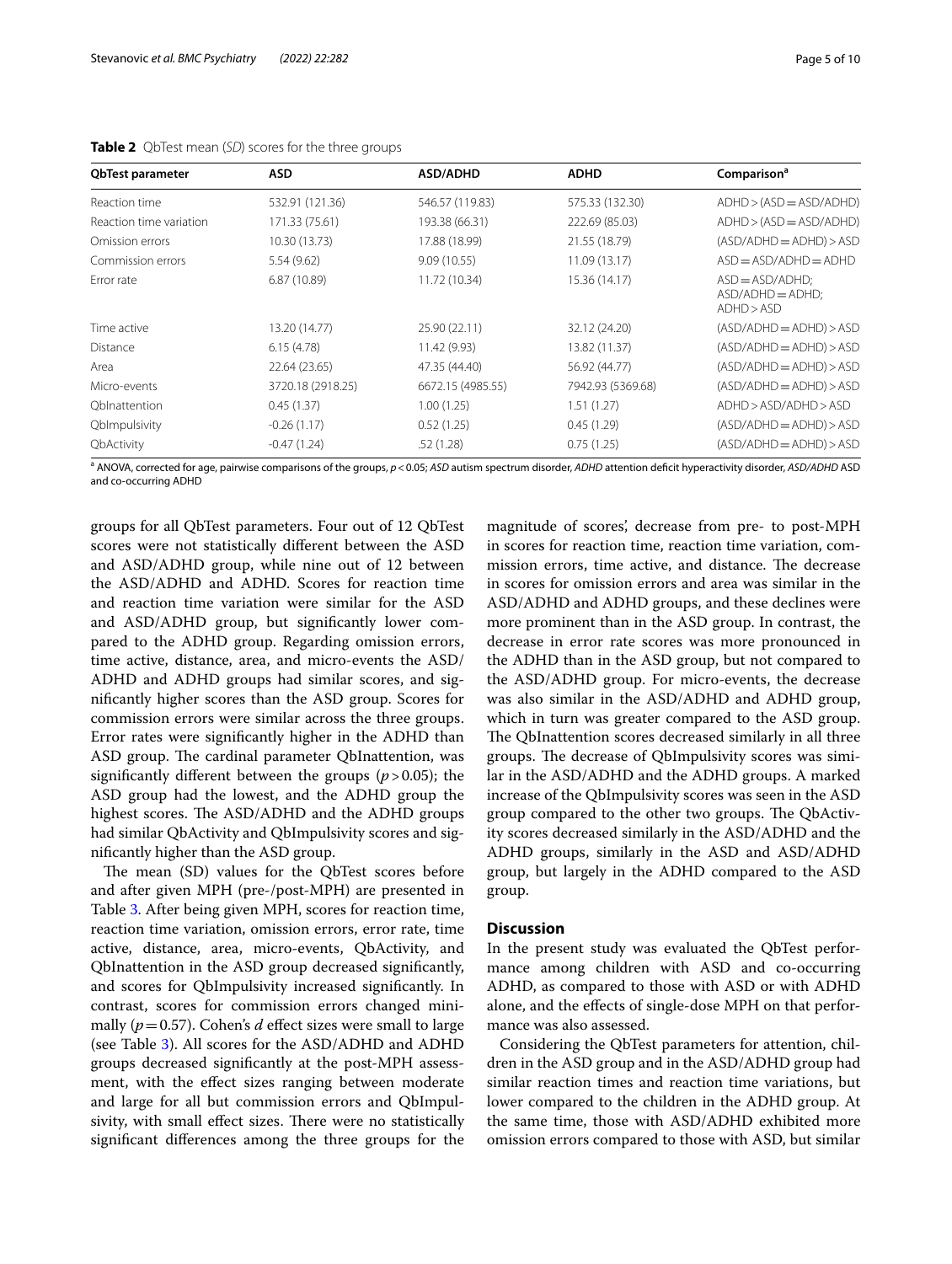<span id="page-5-0"></span>

| QbTest                     | 9SD                                                          |                       |                            | ASD/ADHD                            |                 |              | <b>ADHD</b>                  |                                                                                                                                                    |              | Comparison <sup>a</sup>                             |
|----------------------------|--------------------------------------------------------------|-----------------------|----------------------------|-------------------------------------|-----------------|--------------|------------------------------|----------------------------------------------------------------------------------------------------------------------------------------------------|--------------|-----------------------------------------------------|
| parameter                  | Pre-MPH                                                      | Post-MPH              | p, d                       | Pre-MPH                             | Post-MPH        | p, d         | Pre-MPH                      | Post-MPH                                                                                                                                           | p, d         |                                                     |
| Reaction time              | 597.92 (148.23)                                              | 493.61 (117.34)       | < 0.01, 0.93               | 574.16 (119.01)                     | 487.84 (108.44) | < 0.01, 0.96 | 583.16 (132.09)              | 488.06 (100.62)                                                                                                                                    | < 0.01, 0.95 | <b>QHO = ADHO</b><br>$ASD = ASD/$                   |
| Reaction time<br>variation | 209.56 (88.88)                                               | 164.32 (90.97)        | < 0.01, 0.92               | 213.14 (61.99)                      | 158.75 (64.77)  | < 0.01, 0.92 | 228.46 (82.53)               | 163.82 (80.57)                                                                                                                                     | < 0.01, 0.91 | QHO = ADHD<br>$ASD = ASD/$                          |
| Omission errors            | 16.33 (15.68)                                                | 11.23 (13.49)         | 0.01,0.62                  | 19.56 (16.18)                       | 7.26 (10.33)    | < 0.01, 0.99 | 22.63 (18.03)                | 8.42 (12.61)                                                                                                                                       | < 0.01, 0.99 | <b>ADHD=ADHD)&gt;ASD</b><br>(ASD)                   |
| Commission<br>errors       | 7.94 (13.48)                                                 | 7.30 (12.98)          | 0.57, 0.11                 | 10.24 (11.43)                       | 7.25 (9.37)     | < 0.01, 0.43 | 11.64(13.47)                 | 7.77 (10.34)                                                                                                                                       | < 0.01, 0.46 | <b>ADHD=ADHD</b><br>$ASD = ASD$                     |
| Error rate                 | 10.31 (14.26)                                                | 8.55 (14.20)          | 0.02, 0.49                 | 13.05 (10.35)                       | 7.08 (8.49)     |              | (13.79)                      | 8.79 (13.01)                                                                                                                                       | < 0.01, 0.75 | ASD/ADHD=ADHD<br>ASD=ASD/ADHD<br>ADHD>ASD           |
| Time active                | 14.54 (14.35)                                                | 8.38 (8.81)           | 0.02, 0.52                 | 30.33 (22.24)                       | 17.61 (19.78)   |              | $< 0.01, 0.90$ 33.73 (24.19) | 20.11 (24.34)                                                                                                                                      | < 0.01, 0.77 | <b>QHO = ADHO</b><br>$ASD = ASD/$                   |
| Distance                   | 6.85 (4.73)                                                  | 4.99 (2.73)           | 0.04, 0.44                 | 13.03 (9.74)                        | 7.72 (8.05)     | < 0.01, 0.75 | 14.54 (11.82)                | 9.08 (10.69)                                                                                                                                       | < 0.01, 0.70 | ADHD=ADHD<br>$ASD = ASD/$                           |
| Area                       | 26.13 (25.11)                                                | 15.21 (13.92)         | 0.04, 0.45                 | 56.32 (44.25)                       | 27.97 (35.97)   | < 0.01, 0.89 | 59.82 (45.49)                | 31.77 (39.13)                                                                                                                                      | < 0.01, 0.87 | <b>ADHD=ADHD)&gt;ASD</b><br>(ASD/                   |
| Micro-events               | 4086.92 (2874.15)                                            | (19.12.02)<br>3013.17 | 0.03, 0.46                 | 7632.12 (4965.94) 4720.31 (4141.68) |                 | < 0.01, 0.89 | 8294.59 (5437.94)            | 5350.15 (5156.85)                                                                                                                                  | < 0.01, 0.79 | ASD/ADHD = ADHD;<br>ASD=ASD/ADHD<br>ADHD>ASD        |
| ObInattention              | 1.06(1.24)                                                   | $-0.16(1.25)$         | $< 0.01, 1.18$ 1.30 (1.15) |                                     | $-0.23(1.27)$   | (1.62(1.26)) |                              | $-0.05(1.35)$                                                                                                                                      | < 0.01, 1.39 | QHO=ADHO<br>$ASD = ASD/$                            |
| QbImpulsivity              | 0.01(1.41)                                                   | 0.33(1.48)            | $0.04, -0.43$              | 0.72(1.19)                          | 0.29(1.31)      | < 0.01, 0.37 | $(62.1)$ 55 $(1.29)$         | 0.13(1.21)                                                                                                                                         | < 0.01, 0.36 | (QHO = ADHO<br>ASD > (ASD)                          |
| QbActivity                 | $-0.18(1.15)$                                                | $-0.71(0.96)$         | 0.02, 0.51                 | 0.88(1.13)                          | $-0.19(1.17)$   | < 0.01, 1.20 | 0.85(1.20)                   | $-0.31(1.31)$                                                                                                                                      | < 0.01, 1.02 | ASD/ADHD=ADHD<br>ASD=ASD/ADHD<br><b>ADHO&gt;ASD</b> |
| Cohen's deffect size       | ANOVA corrected for age, pairwise comparisons of the groups, |                       |                            |                                     |                 |              |                              | p<0.05; ASD autism spectrum disorder, ADHD attention deficit hyperactivity disorder. ASD/ADHD ASD and co-occurring ADHD; p – p value for t test, d |              |                                                     |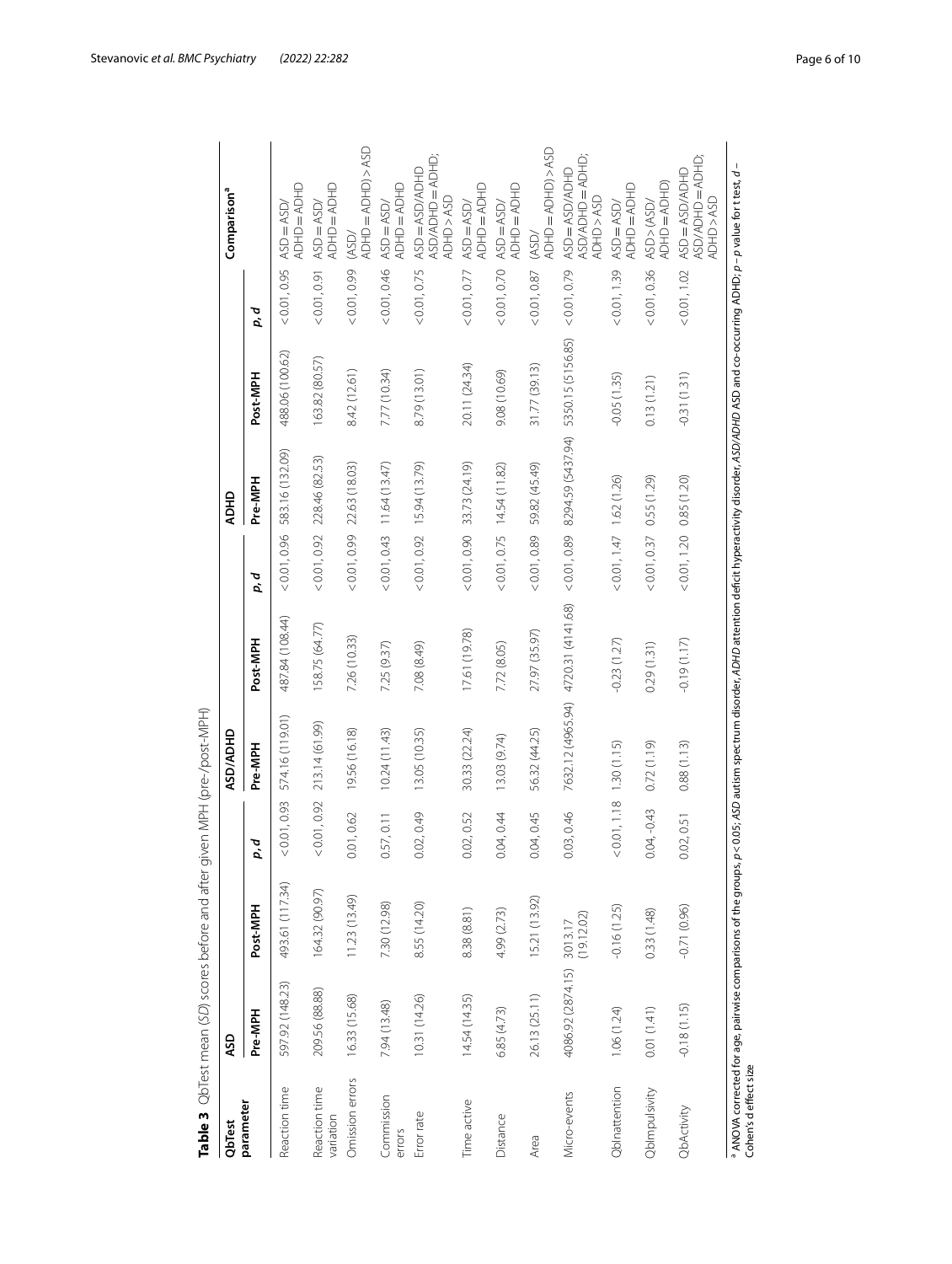compared to the ADHD group. The QbInattention data, revealed that children with ASD/ADHD had more overall attention defcits than those with ASD alone, and fewer than those with ADHD alone. Several previous studies reported that children with ASD/ADHD make more omission errors and exhibit increased reaction time variability than children with ASD and/or controls [[20](#page-8-14), [22](#page-8-16), [23,](#page-8-17) [47](#page-9-6)[–49](#page-9-7)]. One previous study found similar omission errors and variability in responses when comparing children with ASD, ADHD, and ASD/ADHD [\[50](#page-9-8)]. Another study showed that increased response time variability, but not commission errors, was found to explain the cooccurrence of autistic traits in ADHD [[51](#page-9-9)].

Considering the QbTest parameters for impulsivity, children with ASD/ADHD had similar numbers of commission errors as the children with ASD and ADHD, respectively. QbImpulsivity scores, were similar between children with ASD/ADHD and ADHD, but higher than among the children with ASD. Findings from previous studies are partially consistent with ours; two papers reported that children with ASD/ADHD had similar commission errors compared to typically developing youths [\[49](#page-9-7), [52](#page-9-10)], while other studies found diferences when comparing ASD and ADHD regarding this parameter [[20](#page-8-14), [22](#page-8-16), [50](#page-9-8)]. Another study showed that commission errors could not relate autistic traits and ADHD [\[51](#page-9-9)]. An important fnding in our study was related to the error rates. Children with ASD/ADHD had similar error rates as children with ASD or ADHD. Contrary, previous studies reported that children with ASD/ADHD may have a greater propensity to make errors than children with ASD (e.g., [[22,](#page-8-16) [23](#page-8-17), [27](#page-8-21)]). In our study, however, there were signifcant diferences between ASD and ADHD. Another important CPT parameter, omission errors (i.e., not responding to a target as a measure of selective attention), should be pointed out. Taking all fndings from our study and consistent previous (e.g., [\[20](#page-8-14), [22](#page-8-16), [23\]](#page-8-17)), omission errors could be a possible QbTest marker to diferentiate ASD with attentional deficits from ASD alone.

Regarding the QbTest parameters for activity, children with ASD/ADHD had more atypical scores than children with ASD. Still, scores were poor as were for children with ADHD. This pattern implies that children with ASD/ADHD were more hyperactive than children with ASD, but similarly to those with ADHD. In this regard, hyperactivity traits as quantifed by the QbTest, could be a marker to diferentiate ASD with co-occurring ADHD from ASD alone. It has previously been suggested that QbTest could be used to diferentiate children with ADHD from their unafected siblings or unrelated controls [[43\]](#page-9-2).

After a single dose of MPH, children with ASD/ ADHD and children with ADHD improved on all QbTest parameters, but the improvement had small clinical relevance for measures of impulsivity (i.e., commission errors and the QbImpulsivity). The children with ASD, on the other hand, did not signifcantly improve in commission errors and deteriorated signifcantly in the QbImpulsivity parameter, although simultaneously improving clinically relevant on the other QbTest parameters. Comparing how much the pre-test scores changed after the administration of a single dose of MPH, there was a similar improvement regarding deficits in two measures of attention (i.e., reaction time and reaction time variability, but not on omission errors), as well as the QbInattention parameter among the children with ASD, ASD/ ADHD, and ADHD. Therefore, a single-dose MPH does likely improve attention deficits regardless of the disorder. Commission errors, as an impulsivity parameter, also improved similarly across the groups. However, the QbImpulsivity parameter showed deterioration in children with ASD. Conversely, this parameter exhibited similar improvements in the children with ASD/ADHD and ADHD after a single dose of MPH. We have previously observed that a single MPH dose can worsen impulsivity, especially in adolescents with ADHD [\[33](#page-8-23)]. Peled, Cassuto, and Berger [[37\]](#page-8-28) showed that after a single dose of 10 mg of MPH, processing speed improved in children with combined ASD and ADHD but had no efect on omission and commission errors. A possible explanation for this observed diference from our study could be that children were tested with a higher, on average 30 mg, the dose of MPH in the present study. However, our results in children with ASD/ADHD align with those of the CPT performance study by Pearson et al. [[36\]](#page-8-27), showing improved sustained attention, selective attention, and impulsivity/inhibition. Finally, four of the fve activity parameters, including the QbActivity, improved similarly in children with ASD/ADHD as if in ASD and ADHD. Thus, if focusing only on ASD with co-occurring ADHD, it is indicative that a single dose of MPH markedly improved deficits in attention and substantially decreased motor activity levels while improved impulsivity to a small degree. In this regard, diferences in the QbTest parameters before and after MPH indicate that the testing dose may be helpful in the prediction of the potential responses to treatment in children with ASD and ADHD and may increase the likelihood of recognizing individuals who could beneft from ongoing MPH treatment [\[53](#page-9-11)].

The present study has several limitations. First, the study was based on chart reviews and the reliability of the data could be questioned. Second, it was not available how it was decided to perform the QbTest, irrespective of later being assigned any neurodevelopmental diagnosis, behavioral, or mental disorder to a child. This is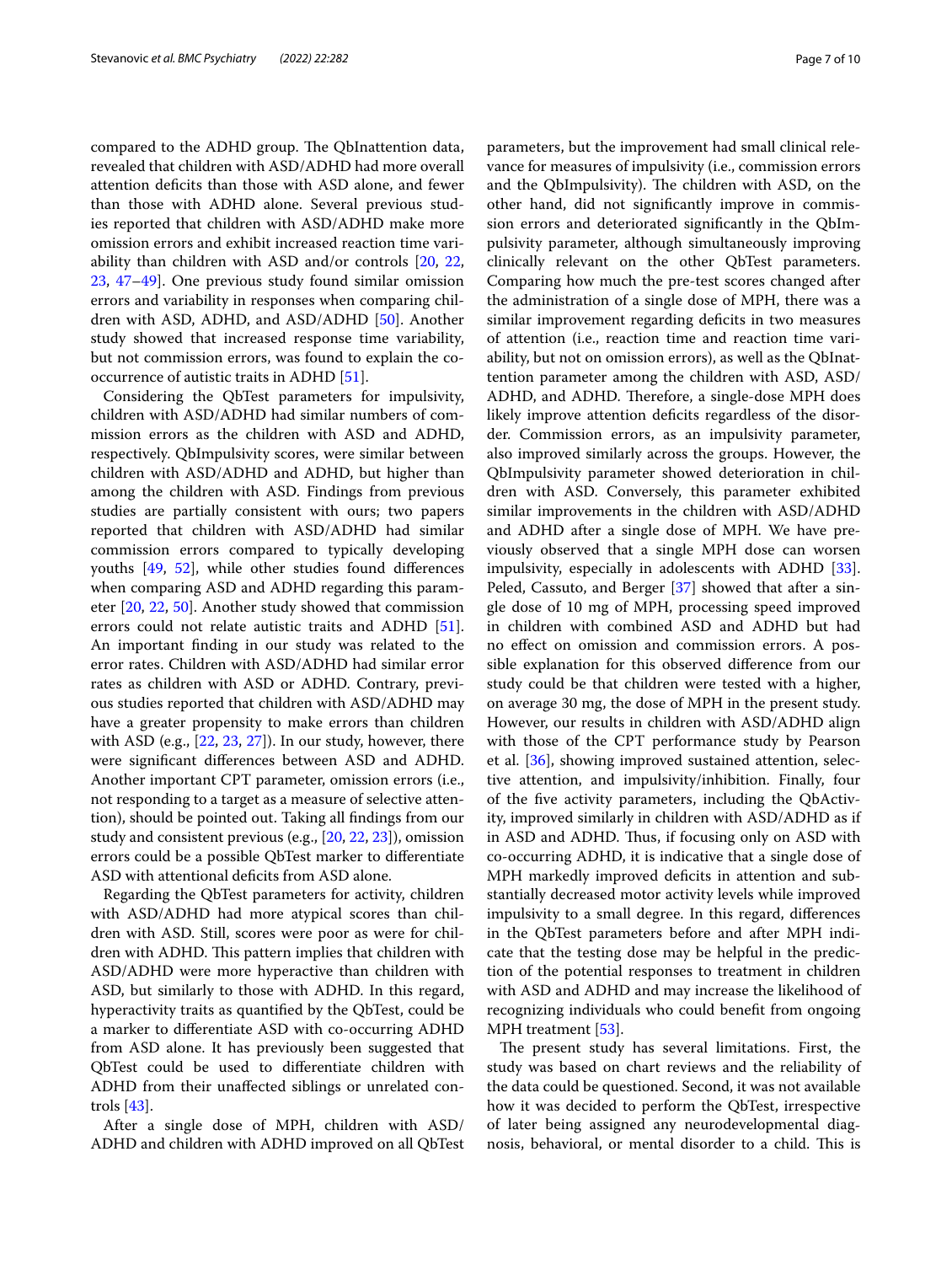particularly relevant considering that those who received MPH had more atypical QbTest scores, and in the ASD/ ADHD group more children had predominant attention defcits than in the ADHD group, which could bias the results. Third, the diagnostic procedures at the clinics have likely changed over time and diagnostic criteria used. Since this was a retrospective study using clinical data, one must expect that the clinicians may not have been blinded to the results of the QbTest. Accordingly, their diagnostic and therapeutic decisions may have been infuenced, which imposes the possibility of bias. However, the fact that the results represent a non-selected clinical sample is the study's strength. Fourth, the data on concurrent psychopharmacological treatments at the time of assessment was incomplete, and only a small number of subjects could be classifed as drug-naïve. Different doses of MPH were given during the QbTest, without communicating the rationale for this decision. Fifth, intellectual functioning can afect CPT performance [[20\]](#page-8-14), and therefore intellectual disability was an exclusion criterion in the present study. However, data on levels of intellectual functioning for the included children were not available for the analyses in the study. Finally, no additional measures or data were available which could be used to explain the variances in QbTest scores observed in the groups.

# **Conclusions**

Children with ASD and co-occurring ADHD exhibited more atypical QbTest performances than children with ASD. However, most of their QbTest patterns were similar to those observed in children with ADHD. Regarding the cardinal QbTest parameters, children with ASD/ ADHD had more attention deficits, higher activity levels, and greater impulsivity than children with ASD. Children with ASD/ADHD had lower attention deficits but similar activity and impulsivity levels compared with those with ADHD. A single dose of MPH mitigated the deficits in attention in children with ASD/ADHD, in line with the children in the ASD and ADHD groups. MPH also improved impulsivity and decreased motor activity similarly in the ASD/ADHD and the ADHD groups. The results of our study indicate that combining a CPT with motion analysis could help diferentiate ASD and ASD with ADHD in clinical practice and could provide additional information on immediate responses to MPH in these children. Considering the study's limitations, our results call for further prospective studies to confrm the role of the QbTest in the diagnostic process in children with symptoms of ASD and ADHD and during the evaluation of MPH response.

#### **Abbreviations**

ADHD: Attention deficit hyperactivity disorder; ASD: Autism spectrum disorder; CPT: Continuous performance task; FDA: Food and Drug Administration; MPH: Methylphenidate; QbTest: The Quantifed behavior Test; SD: Standard deviation.

#### **Acknowledgements**

The authors would like to thank the management of the Department of Child and Adolescent Psychiatry, the Research & Development Centre, and the librarians at Skaraborg Hospital, as well as the Skaraborg Institute, for their support in conducting the project.

#### **Authors' contributions**

All authors made substantial contributions to the conception and design of the study. RK acquired the data. SN, RK and DS were responsible for the analyses and/or interpretation of the data. DS drafted the frst version of the manuscript, while RK, EW and SN substantively revised it. All authors approved the submitted version.

#### **Funding**

Open access funding provided by University of Gothenburg. The research was funded by the Research & Development Centre, Skaraborg Hospital and the Fund for Rehabilitation and Medical Research. The sponsors were not involved in any part of the project (from study design to submission of the paper for publication). The authors also declare that the research was conducted in the absence of any commercial or fnancial relationships with the company distributing the QbTest or any other entity related to the test, since the test is commercially available.

#### **Availability of data and materials**

All data generated or analyzed during this study are included in this published article.

#### **Declarations**

#### **Ethics approval and consent to participate**

The Regional Ethical Review Board at the University of Gothenburg, Sweden, approved the study (reg. no.: 072–18). As a retrospective study, informed consent was not required. After the ethical approval was granted, the permission to access the records was obtained by the responsible authority from the Skaraborgs Hospital, Skövde, Sweden.

#### **Consent for publication**

Not applicable.

#### **Competing interests**

The authors declare no potential confict of interest.

#### **Author details**

<sup>1</sup>Gillberg Neuropsychiatry Centre, Institute of Neuroscience and Physiology, Sahlgrenska Academy, University of Gothenburg, Box 430, 40530 Göteborg, Sweden. <sup>2</sup> Psychiatry Department, Clinic for Neurology and Psychiatry for Children and Youth, Dr Subotic 6a, 11000 Belgrade, Serbia. <sup>3</sup>Institute of Neuroscience and Physiology, Sahlgrenska Academy, University of Gothenburg, Box 430, 40530 Göteborg, Sweden. <sup>4</sup>Research & Development Centre, Skaraborgs Hospital, Lövängsvägen, 541 42 Skövde, Sweden. <sup>5</sup>Department of Molecular and Clinical Medicine, Institute of Medicine, Sahlgrenska Academy, University of Gothenburg, Box 430, 40530 Göteborg, Sweden. <sup>6</sup>Department of Pediatrics, Skaraborgs Hospital, Skövde, Sweden.

## Received: 3 February 2022 Accepted: 24 March 2022 Published online: 20 April 2022

#### **References**

<span id="page-7-0"></span>1. American Psychiatric Association. Diagnostic and statistical manual of mental disorders. 5th ed. Arlington, VA: American Psychiatric Association; 2013.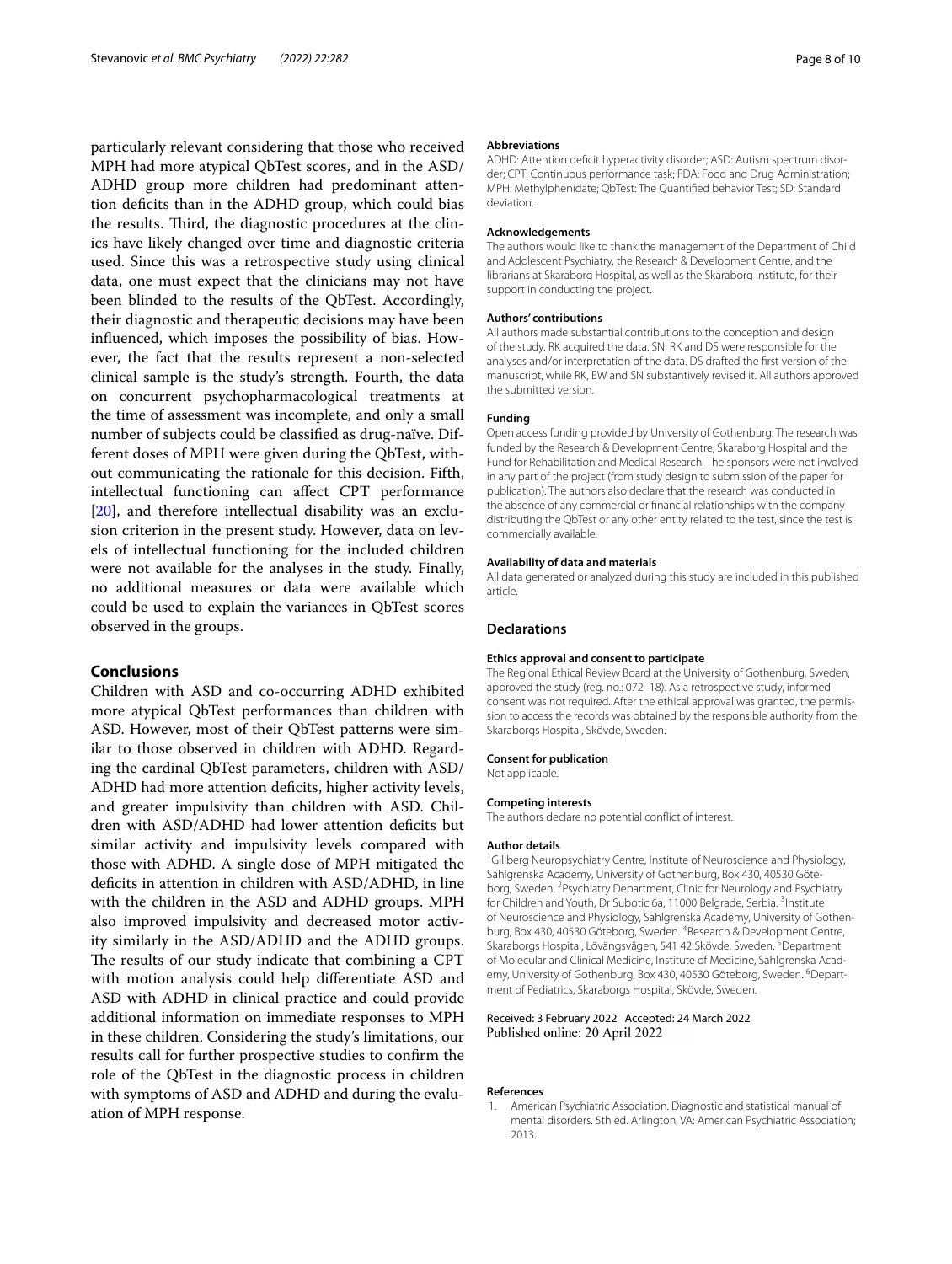- <span id="page-8-0"></span>2. World Health Organization. International classifcation of diseases for mortality and morbidity statistics. 11th ed. [https://icd.who.int/brows](https://icd.who.int/browse11/l-m/en) [e11/l-m/en](https://icd.who.int/browse11/l-m/en)
- <span id="page-8-1"></span>3. Masi A, DeMayo MM, Glozier N, Guastella AJ. An overview of autism spectrum disorder, heterogeneity and treatment options. Neurosci Bull. 2017;33(2):183–93.
- 4. Martinez-Murcia FJ, Lai MC, Gorriz JM, Ramírez J, Young AM, Deoni SC, et al. On the brain structure heterogeneity of autism: parsing out acquisition site effects with significance-weighted principal component analysis. Hum Brain Mapp. 2017;38(3):1208–23.
- 5. Jeste SS, Geschwind DH. Disentangling the heterogeneity of autism spectrum disorder through genetic fndings. Nat Rev Neurol. 2014;10(2):74.
- 6. Goel R, Hong JS, Findling RL, Ji NY. An update on pharmacotherapy of autism spectrum disorder in children and adolescents. Int Rev Psychiatry. 2018;30(1):78–95.
- <span id="page-8-2"></span>7. Luo Y, Weibman D, Halperin JM, Li X. A review of heterogeneity in attention defcit/hyperactivity disorder (ADHD). Front Hum Neurosci. 2019;13:42.
- <span id="page-8-3"></span>8. Rommelse NN, Geurts HM, Franke B, Buitelaar JK, Hartman CA. A review on cognitive and brain endophenotypes that may be common in autism spectrum disorder and attention-defcit/hyperactivity disorder and facilitate the search for pleiotropic genes. Neurosci Biobehav Rev. 2011;35:1363–96.
- 9. Ma SL, Chen LH, Lee CC, Lai KY, Hung SF, Tang CP, et al. Genetic Overlap Between Attention Deficit/Hyperactivity Disorder and Autism Spectrum Disorder in SHANK2 Gene. Front Neurosci. 2021;15:481.
- <span id="page-8-4"></span>10. Satterstrom FK, Walters RK, Singh T, Wigdor EM, Lescai F, Demontis D, et al. Autism spectrum disorder and attention defcit hyperactivity disorder have a similar burden of rare protein-truncating variants. Nat Neurosci. 2019;22(12):1961–5.
- <span id="page-8-5"></span>11. Gillberg C. The ESSENCE in child psychiatry: early symptomatic syndromes eliciting neurodevelopmental clinical examinations. Res Dev Disabil. 2010;31(6):1543–51.
- <span id="page-8-6"></span>12. Hollingdale J, Woodhouse E, Young S, Fridman A, Mandy W. Autistic spectrum disorder symptoms in children and adolescents with attentiondefcit/hyperactivity disorder: a meta-analytical review. Psychol Med. 2019;18:1–14.
- <span id="page-8-7"></span>13. Lai M-C, Kassee C, Besney R, Bonato S, Hull L, Mandy W, et al. Prevalence of co-occurring mental health diagnoses in the autism population: a systematic review and meta-analysis. Lancet Psychiatry. 2019;6:819–29.
- <span id="page-8-8"></span>14. Sinzig J, Walter D, Doepfner M. Attention defcit/hyperactivity disorder in children and adolescents with autism spectrum disorder: symptom or syndrome? J Atten Disord. 2019;13(2):117–26.
- <span id="page-8-9"></span>15. Zablotsky B, Bramlett MD, Blumberg SJ. The co-occurrence of autism spectrum disorder in children with ADHD. J Atten Disord. 2020;24(1):94–103.
- <span id="page-8-10"></span>16. Romero M, Aguilar JM, Del-Rey-Mejías Á, Mayoral F, Rapado M, Peciña M, et al. Psychiatric comorbidities in autism spectrum disorder: a comparative study between DSM-IV-TR and DSM-5 diagnosis. Int J Clin Health Psychol. 2016;16(3):266–75.
- <span id="page-8-11"></span>17. Emser T, Johnston B, Steele J, Kooij S, Thorell L, Christiansen H. Assessing ADHD symptoms in children and adults: evaluating the role of objective measures. Behav Brain Funct. 2018;14(1):11.
- <span id="page-8-12"></span>18. Hall CL, Valentine AZ, Groom MJ, Walker GM, Sayal K, Daley D, et al. The clinical utility of the continuous performance test and objective measures of activity for diagnosing and monitoring ADHD in children: a systematic review. Eur Child Adolesc Psychiatry. 2016;25(7):677–99.
- <span id="page-8-13"></span>19. Groom MJ, Young Z, Hall CL, Gillott A, Hollis C. The incremental validity of a computerised assessment added to clinical rating scales to differentiate adult ADHD from autism spectrum disorder. Psychiatry Res. 2016;243:168–73.
- <span id="page-8-14"></span>20. Lundervold AJ, Stickert M, Hysing M, Sørensen L, Gillberg C, Posserud MB. Attention defcits in children with combined autism and ADHD: a CPT study. J Atten Disord. 2016;20(7):599–609.
- <span id="page-8-15"></span>21. Karalunas SL, Hawkey E, Gustafsson H, Miller M, Langhorst M, Cordova M, et al. Overlapping and distinct cognitive impairments in attention-defcit/ hyperactivity and autism spectrum disorder without intellectual disability. J Abnorm Child Psychol. 2018;46(8):1705–16.
- <span id="page-8-16"></span>22. Tye C, Asherson P, Ashwood KL, Azadi B, Bolton P, McLoughlin G. Attention and inhibition in children with ASD, ADHD and

co-morbid ASD+ ADHD: an event-related potential study. Psychol Med. 2014;44(5):1101–16.

- <span id="page-8-17"></span>23. Tye C, Johnson KA, Kelly SP, Asherson P, Kuntsi J, Ashwood KL, et al. Response time variability under slow and fast-incentive conditions in children with ASD, ADHD and ASD+ ADHD. J Child Psychol Psychiatry. 2016;57(12):1414–23.
- <span id="page-8-18"></span>24. Ogundele MO, Ayyash HF, Banerjee S. Role of computerised continuous performance task tests in ADHD. Prog Neurol Psychiatry. 2011;15(3):8–13.
- <span id="page-8-19"></span>25. Corbett BA, Constantine LJ. Autism and attention defcit hyperactivity disorder: assessing attention and response control with the integrated visual and auditory continuous performance test. Child Neuropsychol. 2006;12(4–5):335–48.
- <span id="page-8-20"></span>26. Avella-Garcia CB, Julvez J, Fortuny J, Rebordosa C, García-Esteban R, Galán IR, et al. Acetaminophen use in pregnancy and neurodevelopment: attention function and autism spectrum symptoms. Int J Epidemiol. 2016;45(6):1987–96.
- <span id="page-8-21"></span>27. Corbett BA, Constantine LJ, Hendren R, Rocke D, Ozonoff S. Examining executive functioning in children with autism spectrum disorder, attention defcit hyperactivity disorder and typical development. Psychiatry Res. 2009;166(2–3):210–22.
- <span id="page-8-22"></span>28. Epstein JN, Keith Conners C, Hervey AS, Tonev ST, Eugene Arnold L, Abikoff HB, et al. Assessing medication effects in the MTA study using neuropsychological outcomes. J Child Psychol Psychiatry. 2006;47(5):446–56.
- 29. Solanto M, Newcorn J, Vail L, Gilbert S, Ivanov I, Lara R. Stimulant drug response in the predominantly inattentive and combined subtypes of attention-defcit/hyperactivity disorder. J Child Adolesc Psychopharmacol. 2009;19(6):663–71.
- 30. Fernández-Jaén A, Fernández-Mayoralas DM, Pardos A, Calleja-Pérez B, Jareño NM. Clinical and cognitive response to extended-release methylphenidate (Medikinet<sup>®</sup>) in attention deficit/hyperactivity disorder: efficacy evaluation. Adv Ther. 2009;26(12):1097-110.
- <span id="page-8-24"></span>31. Vogt C, Williams T. Early identifcation of stimulant treatment responders, partial responders and non-responders using objective measures in children and adolescents with hyperkinetic disorder. Child Adolesc Mental Health. 2011;16(3):144–9.
- 32. Heiser P, Frey J, Smidt J, Sommerlad C, Wehmeier P, Hebebrand J, et al. Objective measurement of hyperactivity, impulsivity, and inattention in children with hyperkinetic disorders before and after treatment with methylphenidate. Eur Child Adolesc Psychiatry. 2004;13(2):100–4.
- <span id="page-8-23"></span>33. Knez R, Stevanovic D, Nasic S, Doric A, Wentz E. The impact of methylphenidate on QbTest performance of children with ADHD: a retrospective clinical study. Neuropsychiatr Dis Treat. 2021;17:19–32.
- <span id="page-8-25"></span>34. Yerys BE, Bertollo JR, Kenworthy L, Dawson G, Marco EJ, Schultz RT, et al. Brief report: pilot study of a novel interactive digital treatment to improve cognitive control in children with autism spectrum disorder and cooccurring ADHD symptoms. J Autism Dev Disord. 2019;49(4):1727–37.
- <span id="page-8-26"></span>35. Tokuda T, Ikeda T, Monden Y, Mizushima SG, Inoue T, Nagashima M, et al. Methylphenidate-elicited distinct neuropharmacological activation patterns between medication-naive attention defcit hyperactivity disorder children with and without comorbid autism spectrum disorder: a functional near-infrared spectroscopy study. Neuropsychiatry (London). 2018;8(3):917–29.
- <span id="page-8-27"></span>36. Pearson DA, Santos CW, Aman MG, Arnold LE, Lane DM, Loveland KA, et al. Efects of extended-release methylphenidate treatment on cognitive task performance in children with autism spectrum disorder and attention-defcit/hyperactivity disorder. J Child Adolesc Psychopharmacol. 2020;30(7):414–26.
- <span id="page-8-28"></span>37. Peled J, Cassuto H, Berger I. Processing speed as a marker to stimulant efect in clinical sample of children with high functioning autism spectrum disorder. Nord J Psychiatry. 2020;74(3):163–7.
- <span id="page-8-29"></span>38. Ulberstad F. QbTest technical manual. Stockholm, Sweden: Qbtech AB; 2016.
- <span id="page-8-30"></span>39. Dolgin E. FDA clearance paves way for computerized ADHD monitoring. Nat Med. 2014;20:454–5.
- <span id="page-8-31"></span>40. Hollis C, Hall CL, Guo B, James M, Boadu J, Groom MJ, et al. The impact of a computerised test of attention and activity (QbTest) on diagnostic decision-making in children and young people with suspected attention defcit hyperactivity disorder: single-blind randomised controlled trial. J Child Psychol Psychiatry. 2018;59(12):1298–308.